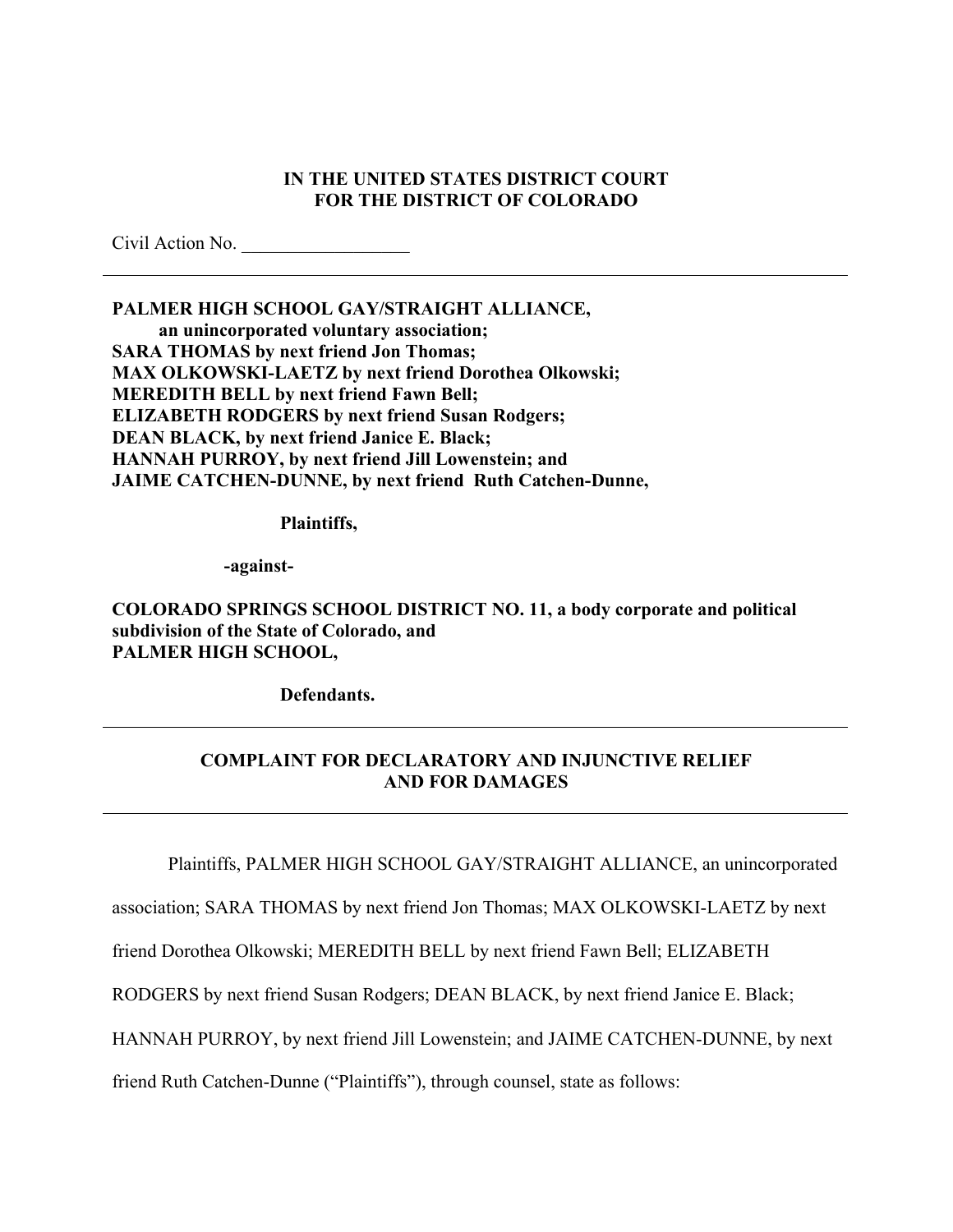#### **INTRODUCTORY STATEMENT**

1. The Plaintiffs, students at Palmer High School in Colorado Springs, Colorado, and founding members of the Palmer High School Gay Straight Alliance, seek by this lawsuit to require their high school to comply with the law. More than 50 high schools in Colorado, and many times this number nationally, have GSAs, almost all formed and recognized without litigation or controversy. The Palmer students have thoughtfully organized themselves, proceeded carefully and without fanfare, and respectfully sought recognition by the school authorities. They believe that a GSA at Palmer High School is important because it will permit all interested students, gay or straight, to have a safe and sanctioned forum for discussing difficult issues of importance to them. It will enhance their education and make Palmer High School a safer and better school.

2. To date, the school authorities have refused to recognize the students' group. The students' efforts are consistent with the stated goals of the high school and are sanctioned by federal law and the Constitution of the United States. This action seeks to vindicate their rights.

#### **PRELIMINARY ALLEGATIONS**

3. Plaintiffs seek declaratory and injunctive relief against and damages from COLORADO SPRINGS SCHOOL DISTRICT NO. 11 and PALMER HIGH SCHOOL ("Defendants") to (a) remedy unlawful action by the Defendants that has prevented the Palmer High School Gay/Straight Alliance ("Palmer High GSA"), a student-initiated group, and its member students, from meeting at Palmer High School ("Palmer") and having access to this and other student group benefits, on the same terms and conditions as Defendants provide to other

-2-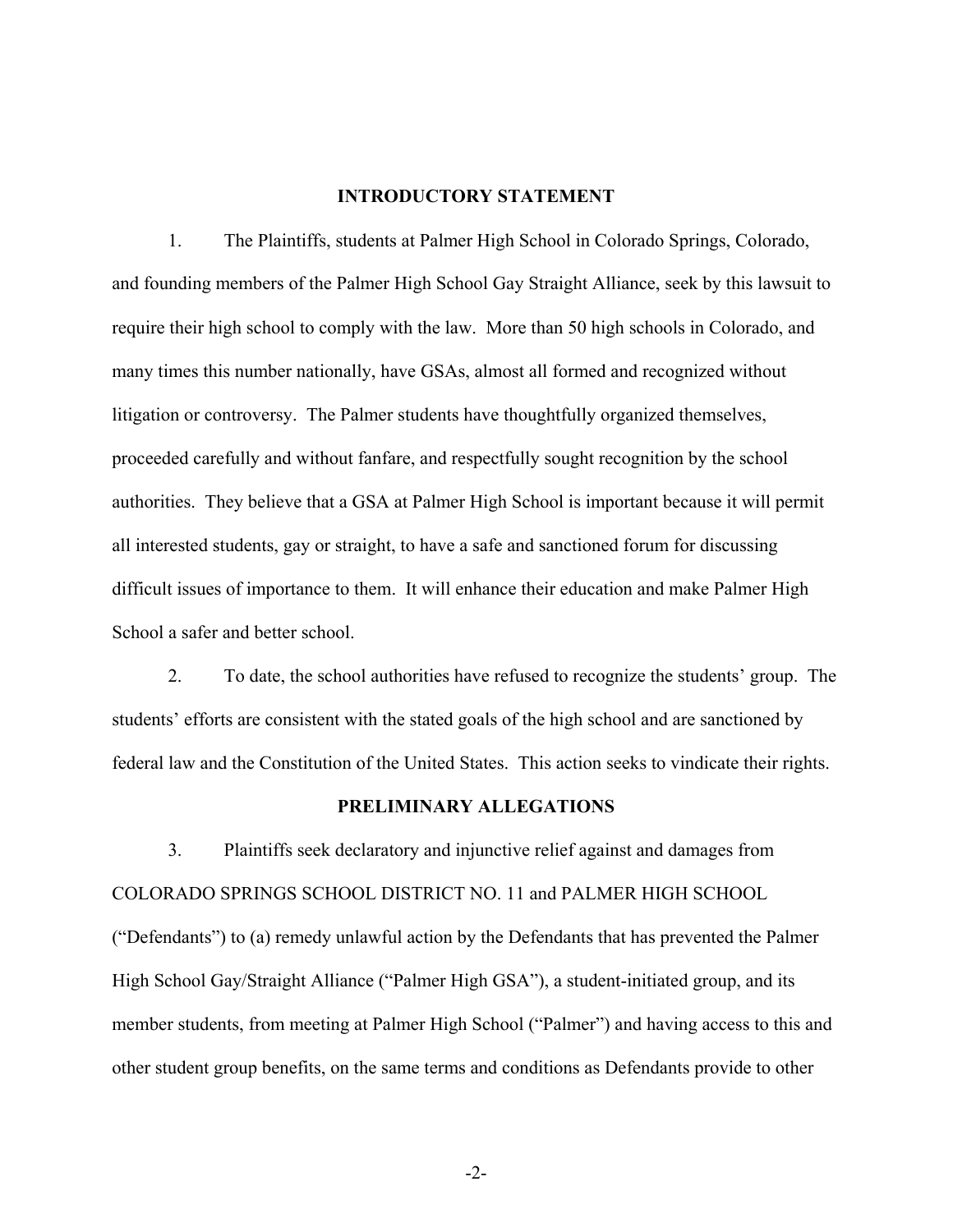recognized student groups; (b) to enjoin Defendants from further violating Plaintiffs' rights as specified in Paragraph 2 below, and (c) for damages for past violations of those rights.

4. This action seeks to redress violations of law: (a) the federal Equal Access Act, 20 U.S.C. § 4071, et seq. ("Equal Access Act"), which grants all noncurriculum related student groups equal access rights if a school recognizes any one noncurriculum related student group; (b) the First and Fourteenth Amendments to the United States Constitution, U.S. Const. amend. I and XIV, which guarantee students free speech, expression, and association rights, and prohibit Defendants from censoring student speech because of its content; and (c) the Equal Protection Clause of the Fourteenth Amendment, U.S. Const. amend. XIV, which requires Defendants to treat all recognized student groups equally, and not to discriminate among them on proscribed bases. The claims are brought under 42 U.S.C. § 1983.

#### **JURISDICTION AND VENUE**

5. Jurisdiction lies in this Court pursuant to 28 U.S.C. §§ 1331, 1343(a)(3), 2201, and 2202.

6. Venue is proper in this judicial district pursuant to 28 U.S.C. § 1391(b) as the Defendants reside in this district and all of the events giving rise to the claims set forth in this Complaint occurred in this district.

#### **PARTIES**

7. Plaintiff Palmer High GSA is an unincorporated voluntary association of students enrolled at Defendant Palmer, a secondary school located within and operated by Defendant Colorado Springs School District No. 11 ("District 11").

-3-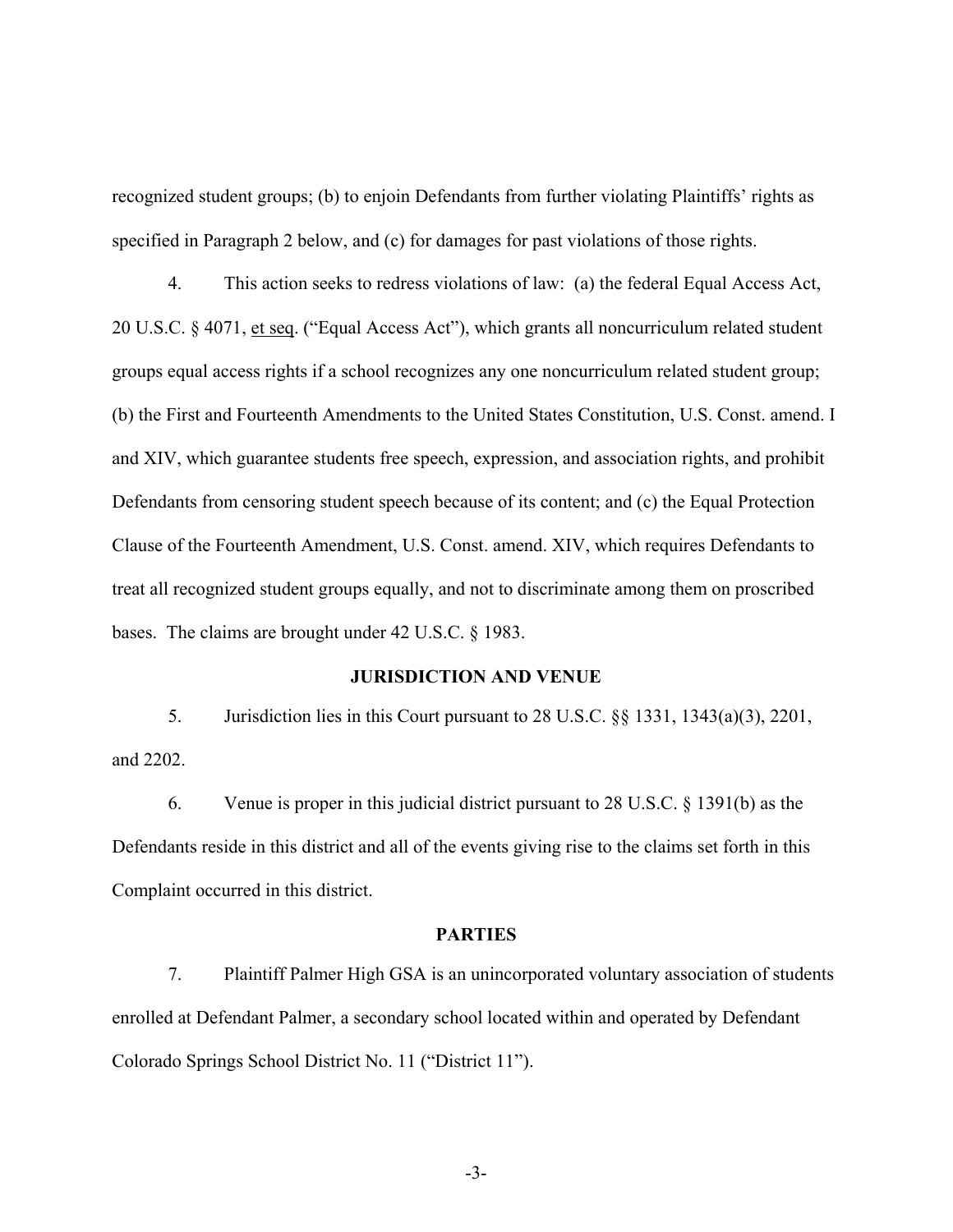8. Plaintiff Sara Thomas is a student in her senior year at Palmer and a member of Palmer High GSA. She sues here through her next friend and parent Jon Thomas.

9. Plaintiff Max Olkowski-Laetz is a student in his senior year at Palmer and a member of Palmer High GSA. He sues here through his next friend and parent Dorothea Olkowski.

10. Plaintiff Meredith Bell is a student in her senior year at Palmer and a member of Palmer High GSA. She sues here through her next friend and parent Fawn Bell.

11. Plaintiff Elizabeth Rodgers is a student in her senior year at Palmer and a member of Palmer High GSA. She sues here through her next friend and parent Susan Rodgers.

12. Plaintiff Dean Black is a student in his freshman year at Palmer and a member of Palmer High GSA. He sues here through his next friend and parent Janice E. Black.

13. Plaintiff Hannah Purroy is a student in her junior year at Palmer and a member of Palmer High GSA. She sues here through her next friend and parent Jill Lowenstein.

14. Plaintiff Jaime Catchen-Dunne is a student in her junior year at Palmer and a member of Palmer High GSA. She sues here through her next friend and parent Ruth Catchen-Dunne.

15. Defendant District 11 is a statutorily created school district, body corporate, and political subdivision of the State of Colorado created and empowered by C.R.S. §§ 22-32-101 et seq. District 11 is governed by a Board of Education pursuant to C.R.S. § 22-32-103, and has the power to sue and be sued pursuant to C.R.S. § 22-32-101. District 11 is also a person within

-4-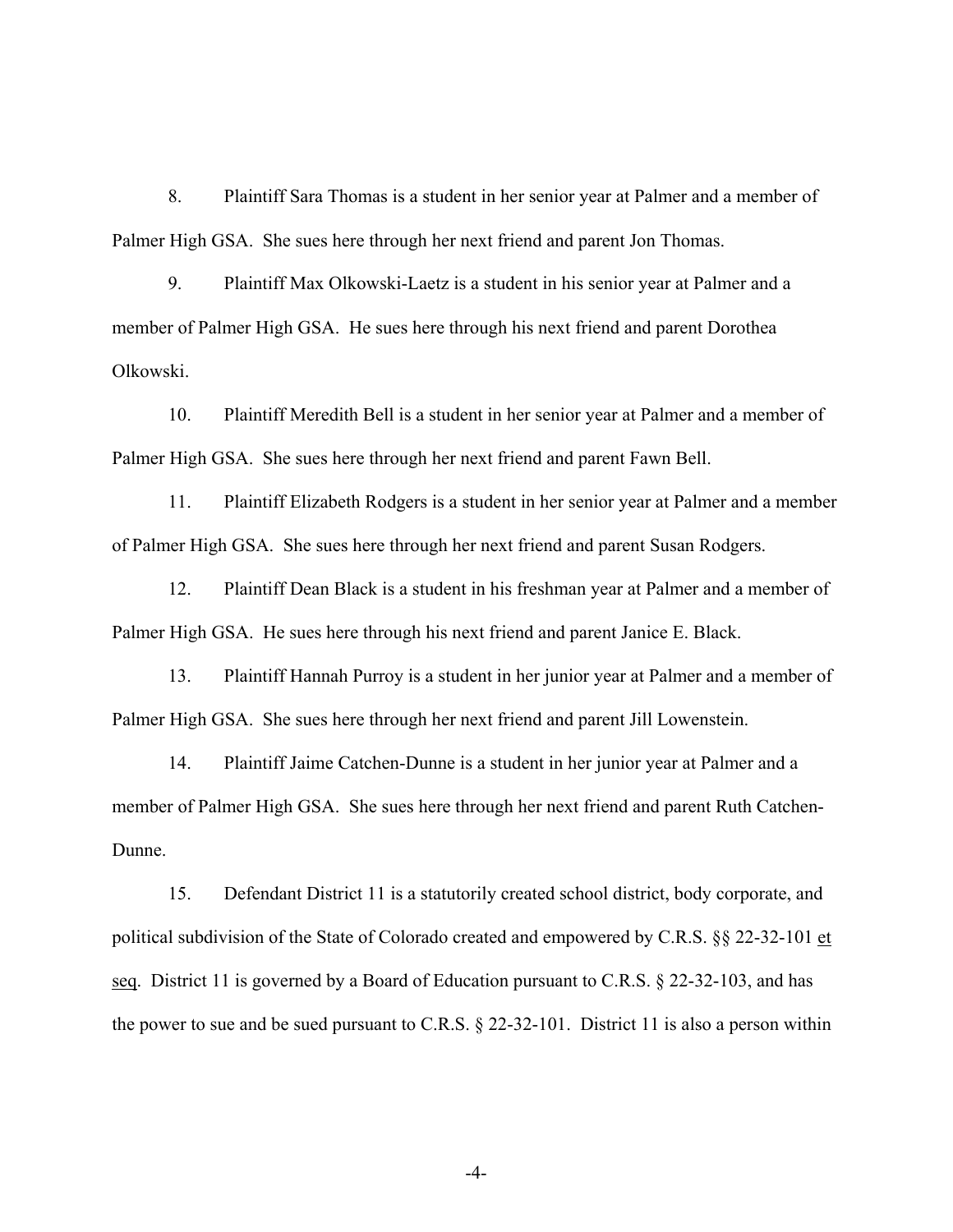the terms and meaning of 42 U.S.C. § 1983 and was acting under color of state law at all times relevant hereto.

16. Defendant Palmer High School is a high school located at 301 North Nevada Avenue in Colorado Springs, Colorado. Palmer is also a person within the terms and meaning of 42 U.S.C. § 1983 and was acting under color of state law at all times relevant hereto.

#### **GENERAL ALLEGATIONS**

17. Paragraphs 1 through 16, above, are incorporated herein by reference as if set forth in full.

18. In January of 1999, a group of students requested official recognition of a gay/straight alliance student group at Palmer. Official recognition of the student group was denied. The Director of School Leadership stated that the student group could not be recognized because it was not curriculum related (notwithstanding the fact that, on information and belief, other noncurriculum related student groups existed). The then principal of Palmer High denied recognition.

19. In April of 1999, Mark Silverstein, ACLU Legal Director, sent a letter to the President of the District 11 Board of Education and the District 11 Superintendent of Schools seeking official recognition of the gay/straight alliance student group at Palmer.

20. In May of 1999, counsel for District 11 responded to Mr. Silverstein's letter stating that District 11 did not allow any noncurriculum student groups and therefore would not officially recognize the gay/straight alliance student group.

-5-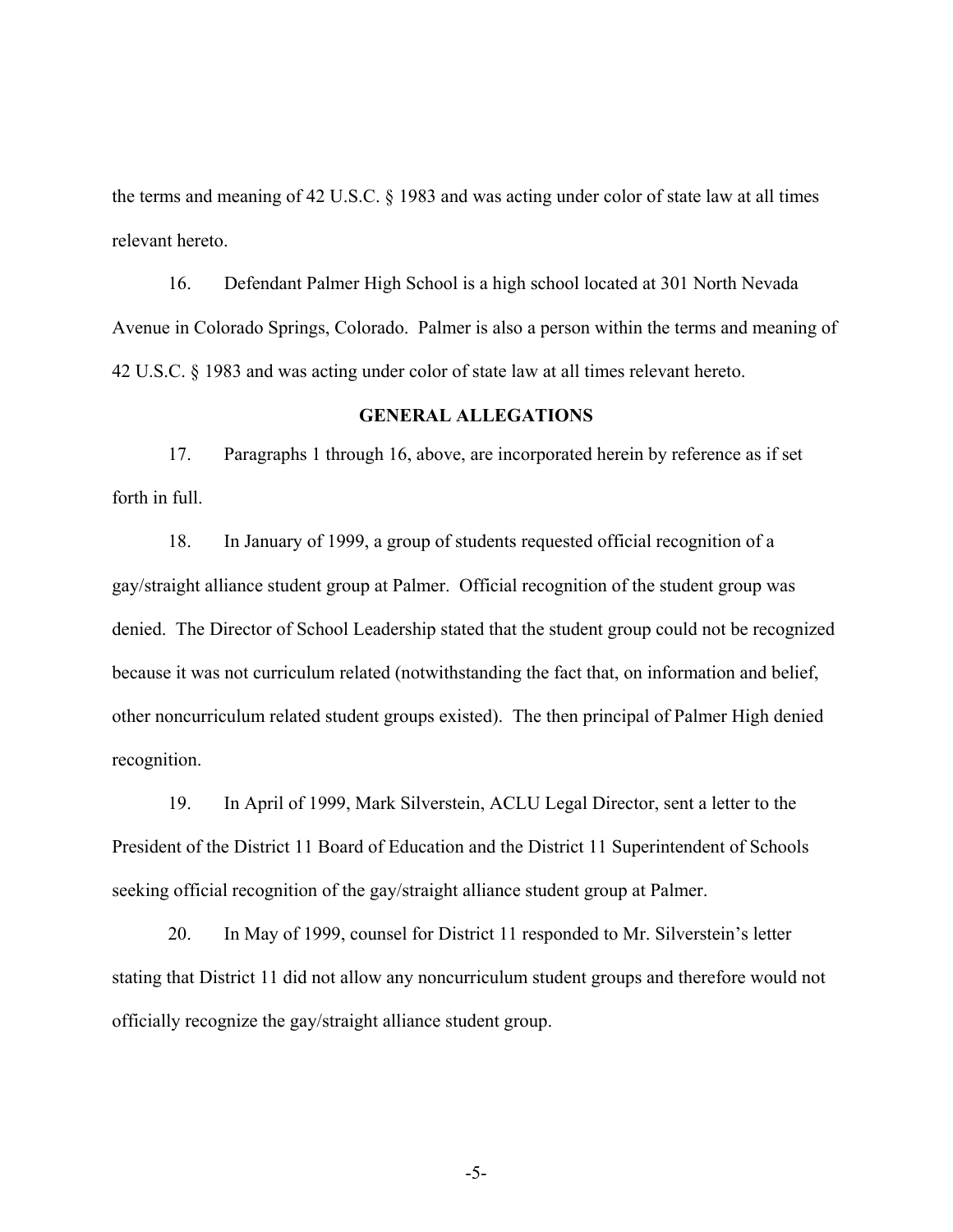21. The student group that is the subject of this Complaint, Palmer High GSA, is a student-initiated organization at Palmer initially organized and formed in January, 2003, and reaffirmed during this school year.

22. The District 11 policy regarding student organizations states that:

Student organizations have an important place in the educational program because when properly organized and operated they:

- 1. Extend and reinforce the instructional program
- 2. Give students practice in democratic self-government
- 3. Build student morale and spirit of positive support for the schools
- 4. Honor outstanding student achievement
- 5. Provide wholesome social and recreational activities.

Palmer High GSA satisfies all of the requirements and conditions of the District 11 policy.

23. On January 24, 2003, Sara Thomas formally applied for official student group status for Palmer High GSA and its members by submitting an application to the then principal of Palmer, Ms. Jackie Provenzano. This was at least the second time that Palmer High School recognition of a GSA group was sought (see paragraph 18 above). Ms. Provenzano did not approve the application to make Palmer High GSA an official student group and, instead, suggested that Sara get involved with the Palmer anti-bullying policy. Palmer did not recognize the Palmer High GSA.

24. After the January 24, 2003, meeting with Ms. Provenzano, Sara met with the coordinator of the anti-bullying policy, Ms. Hergert. Ms. Hergert stated that she wasn't sure that Palmer was ready to support a gay/straight alliance student group. Ms. Hergert, acting in her official capacity, suggested Sara speak with Marvin Adams, District 11 Director of Equal Opportunity Programs and Ombudservices. Palmer did not recognize the Palmer High GSA.

-6-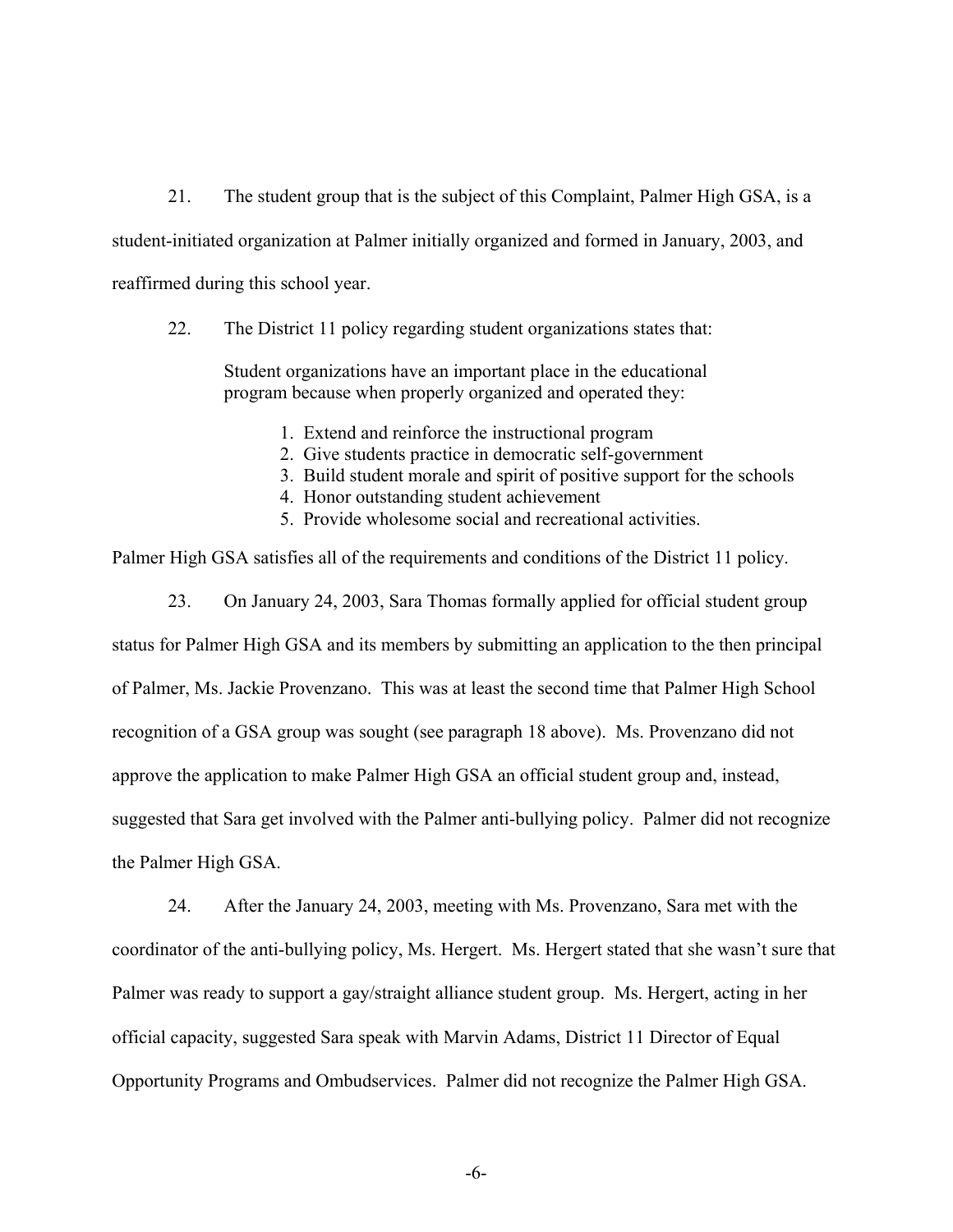25. In a February 14, 2003, email to Sara, Mr. Adams, acting in his official capacity, advised Sara to "pursue this Palmer High GSA club as an after school activity . . . like Boy Scouts, etc." Mr. Adams stated that, "I'll be very direct with you and tell you that the District's position on this issue has not changed. While I'm understanding your efforts I know that you'll encounter resistance and little support unless you pursue this [Palmer High] GSA club as an after school activity." Palmer did not recognize the Palmer High GSA.

26. On April 8, 2003, Mr. William R. Hochman, Chairman, Colorado Springs Chapter American Civil Liberties Union of Colorado ("ACLU"), sent a letter to Ms. Provenzano, in her capacity as principal of Palmer, identifying the violation of the Equal Access Act resulting from the denial of Palmer High GSA's application to be a recognized student group. In that letter, Mr. Hochman pointed out that under the Equal Access Act, a school creates an open forum when it recognizes any noncurricular student clubs. The letter mentioned Palmer High's chess club as an example of a noncurricular student club.

27. On May 6, 2003, Ms. Provenzano, in her capacity as principal of Palmer, sent a letter to Mr. William R. Hochman in response to his April 8, 2003, letter regarding Palmer High GSA. Ms. Provenzano explained that a student group may be considered related to the curriculum if the student group "extends and supports existing curriculum" and provides a "wholesome recreational opportunity." Ms. Provenzano acknowledged in this letter that, "[c]hess is another club at Palmer," and that Palmer "do[es] not offer it as a class, but as a club." Palmer did not recognize the Palmer High GSA.

-7-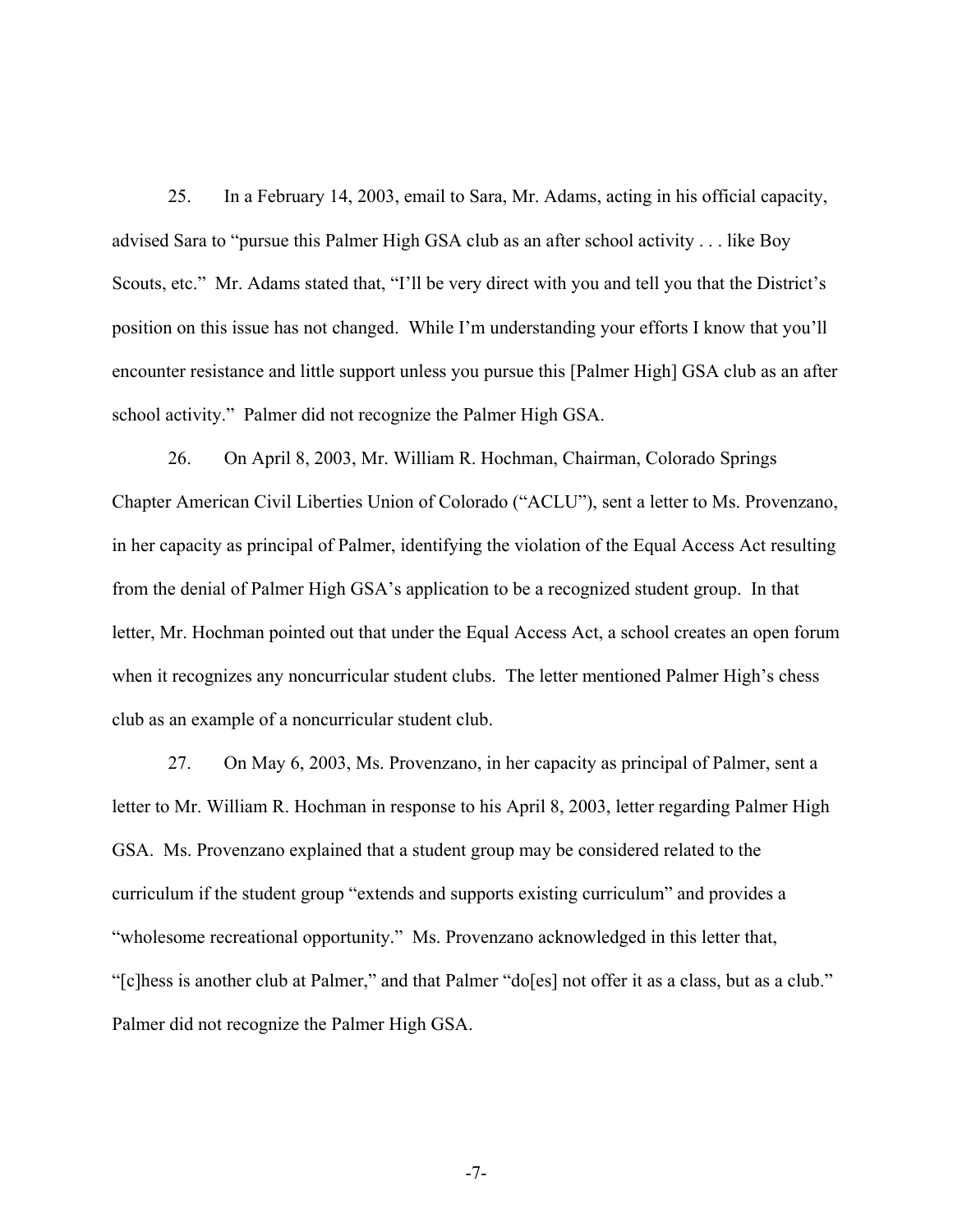28. On May 13, 2003, Sara had another meeting with Ms. Provenzano, in her capacity as principal of Palmer, and submitted a further application for recognition of the Palmer High GSA. At that meeting, Ms. Provenzano stated that she would consider starting Palmer High GSA as a recognized student group if Sara could somehow link Palmer High GSA to the curriculum and one of the School Board policies and if the ACLU would "back off." Palmer did not recognize the Palmer GSA.

29. On May 23, 2003, Sara submitted a third application for recognition of Palmer High GSA as a student group. Palmer did not recognize the Palmer High GSA.

30. On August 5, 2003, Mr. William R. Hochman sent a letter to Karin Reynolds, in her capacity as principal of Palmer. The letter asked Ms. Reynolds to recognize the Palmer High GSA as a student organization pursuant to the applications submitted to Ms. Provenzano the prior academic year.

31. On August 25, 2003, Mr. Stuart J. Lark, attorney for District 11, sent a letter to Mr. William Hochman in response to Mr. Hochman's August 5, 2003, letter to Ms. Karin Reynolds. Mr. Lark stated that District 11's policy is to not allow any noncurriculum student groups and that Palmer High GSA is a noncurriculum related group and will not be recognized. Palmer did not recognize the Palmer High GSA.

32. To date, after three formal applications for recognition of Palmer High GSA as a student group, and almost a year of respectful, appropriate requests, Palmer has not agreed to recognize Palmer High GSA as a student group.

-8-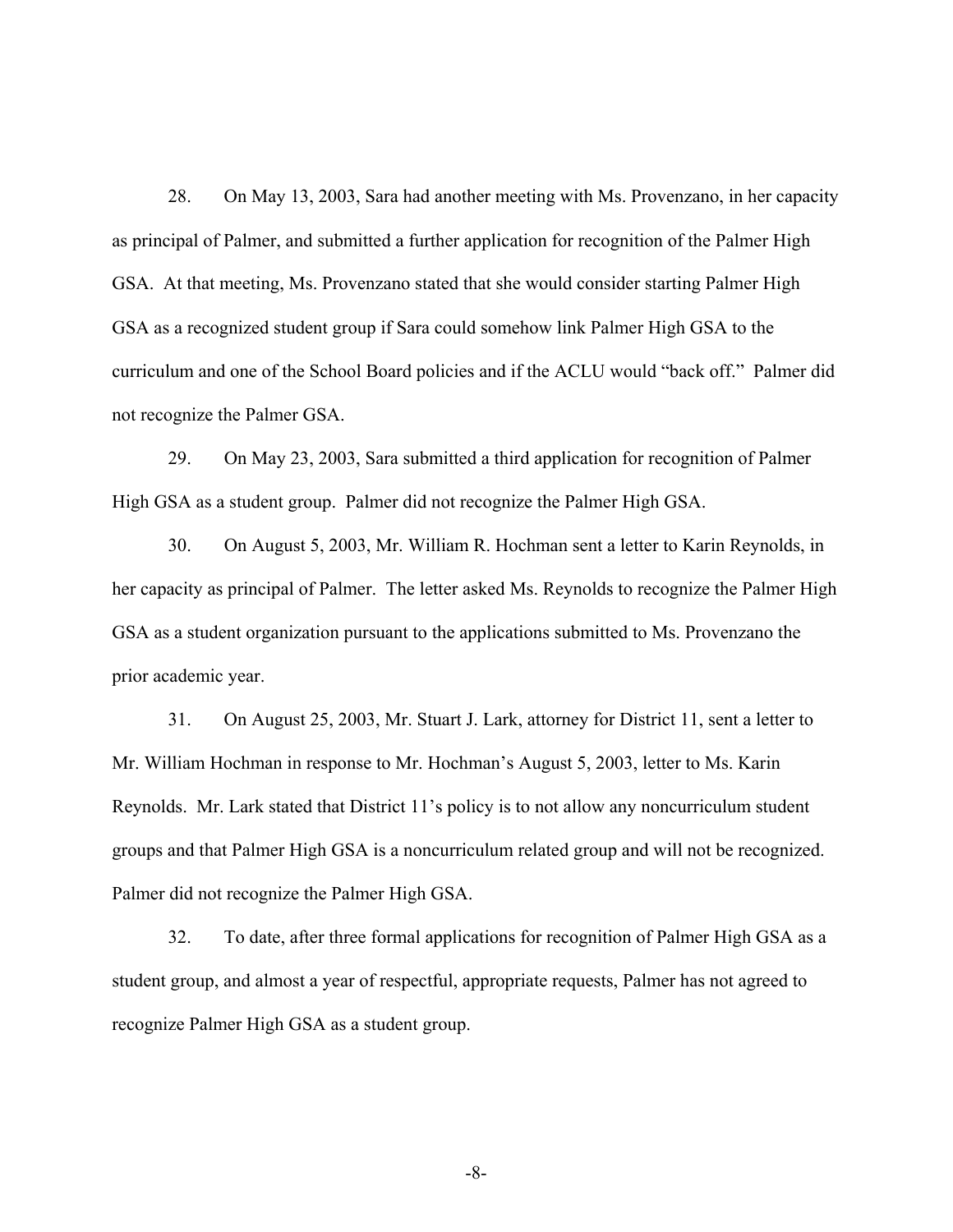33. The 2002-2003 Palmer Yearbook listed the following groups in the "Organizations" section: Senior Cabinet, Senior Council, Junior Council, Freshman Council, Sophomore Council, Mock Trial, Student Crime Stoppers, National Honor Society, Chess Club, Book Club, Forensics, Silent Terrors, B-9, Peer Counseling, Link Crew, Interact, MESA, PSCA, FBLA, French, Nuestra Gente, Ganas, Spanish, Foreign Exchange, Frisbee, Mountain Bike Club, Dance Team, Essadi, The Lever, Neumen, The Retrospect, Science Bowl, Science Olympiad, Sci-Fi, Knowledge Bowl, Improv, Masque and Sandal, Choir, Marching Band, Chamber Orchestra, Color Guard, Concert Choir, Symphonic Orchestra, Guitar, Jazz I and II, and German Club. On information and belief, one or more of these clubs is not directly related to the curriculum.

34. At the beginning of the 2003-2004 academic year, Palmer distributed a list of recognized student organizations which included: Band, Book Club, Bowling Club, B-9 Task Force, Cheerleaders, Chess Club, Color Guard, Dance/Drill Team, Debate/Forensics, Future Business Leaders of America, Flags, French Club, Frisbee Club, Ganas Project, Interact, Link Crew, Masque & Sandal, MESA, Mock Trial, Mountain Bike Club, Newspaper, Nuestra Gente, Numan, Unified Sports, Student Activists, Science Bowl, Science Olympiad, Silent Terrors, Spanish Club, Stage Craft, Student Organizations, Freshman Council, Vocal Music, and Yearbook. On information and belief, one or more of these clubs is not directly related to the curriculum.

35. On November 6, 2003, announcements were made for the following student groups to have their picture taken for the 2003-2004 Palmer Yearbook: Acapella Choir, Crime

-9-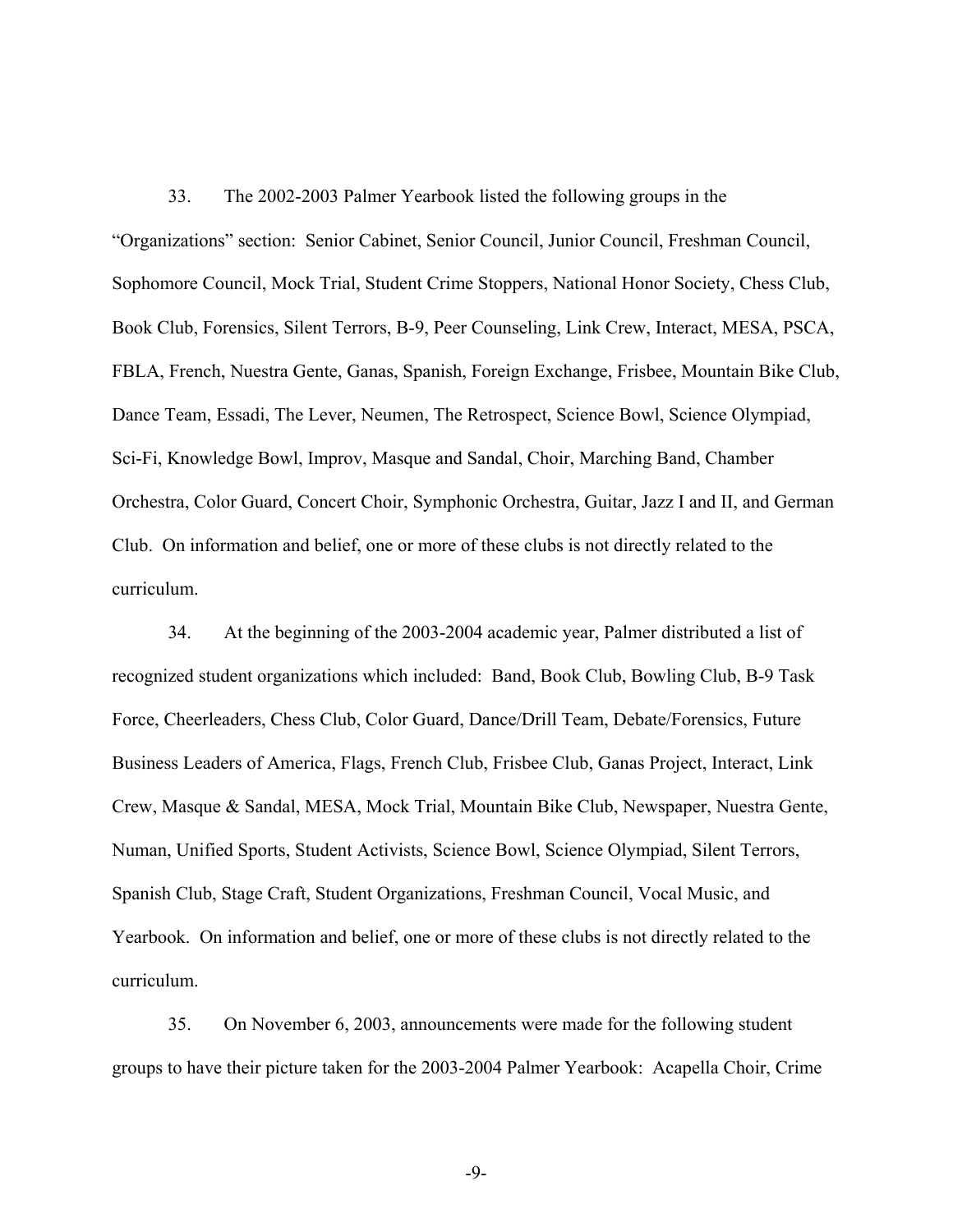Stoppers, Peer Counseling, Link Crew, Jazz Band, Guitar Club, MESA, Mock Trial, Forensics, Foreign Exchange, Sci-Fi Club, Ganas, Chamber Singers, French Club, Strategy Club, Masque and Sandal, Science Bowl, Knowledge Bowl, Marching Bank, Jazz Choir, Book Club, Chess Club, International Relations Club, On the Table, Science Olympiad, Drive Smart, B-9, Mountain Bike Club, International Diversity Club, Interact, Numen, Silent Terrors, Spanish Club, and others. On information and belief, one or more of these clubs is not directly related to the curriculum.

36. On information and belief, at least one noncurriculum related student group existed at Palmer at the time Sara Thomas applied for recognition of Palmer High GSA as a student group at Palmer.

37. On information and belief, as of the filing of this Complaint, at least one noncurriculum related student group is officially recognized at Palmer.

38. Official student group status confers a number of benefits on student groups. Those benefits include rights to (a) be listed on the Palmer club list, (b) use the Palmer public address system, (c) meet on Palmer property, (d) post club-related information at Palmer, (e) use Palmer equipment and resources (including use of computers), and (f) be photographed and listed in the "Organizations" section of the Palmer Yearbook.

39. Sara Thomas formed Palmer High GSA in January 2003. Sara Thomas and the other founding members of the Palmer High School GSA executed the organization's charter in December, 2003. A Palmer High School faculty member has agreed to serve as faculty sponsor for the GSA if it is established at Palmer.

-10-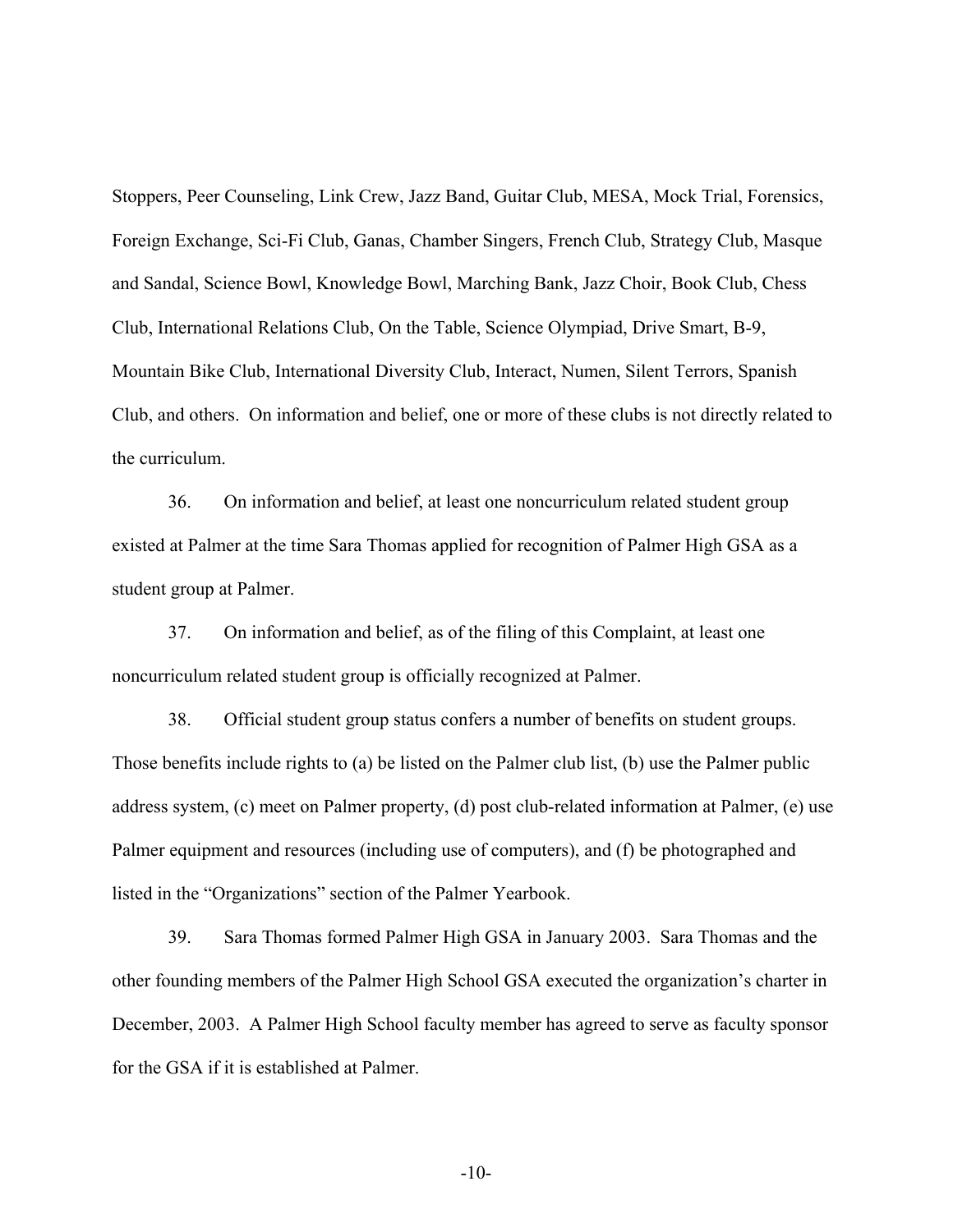40. Membership in Palmer High GSA is open to all students at Palmer. Palmer High GSA has approximately 10 members. Many times that number of students have expressed interest in participating if the Palmer High GSA is recognized and established at Palmer.

41. On the first date on which Sara Thomas attempted to gain student group status for Palmer High GSA, and at all times after such date, Defendants engaged in an ongoing pattern of restricting activities and speech by Palmer High GSA's members. Such activities include but were not limited to:

- (a) Refusing to allow Palmer High GSA to meet on Palmer property on the same terms as it allows recognized school groups to meet;
- (b) Omitting Palmer High GSA from the 2002-2003 and 2003-2004 student club list;
- (c) Omitting Palmer High GSA from the "Organizations" section of the 2002- 2003 Palmer Yearbook;
- (d) Refusing to allow Palmer High GSA to use the Palmer public address system;
- (e) Refusing to allow Palmer High GSA to post club-related information at Palmer; and
- (f) Refusing to allow Palmer High GSA to use Palmer equipment and resources, including use of computers.
- 42. Palmer High GSA and its members thus consistently have been deprived of

benefits available to participants in other student-initiated groups.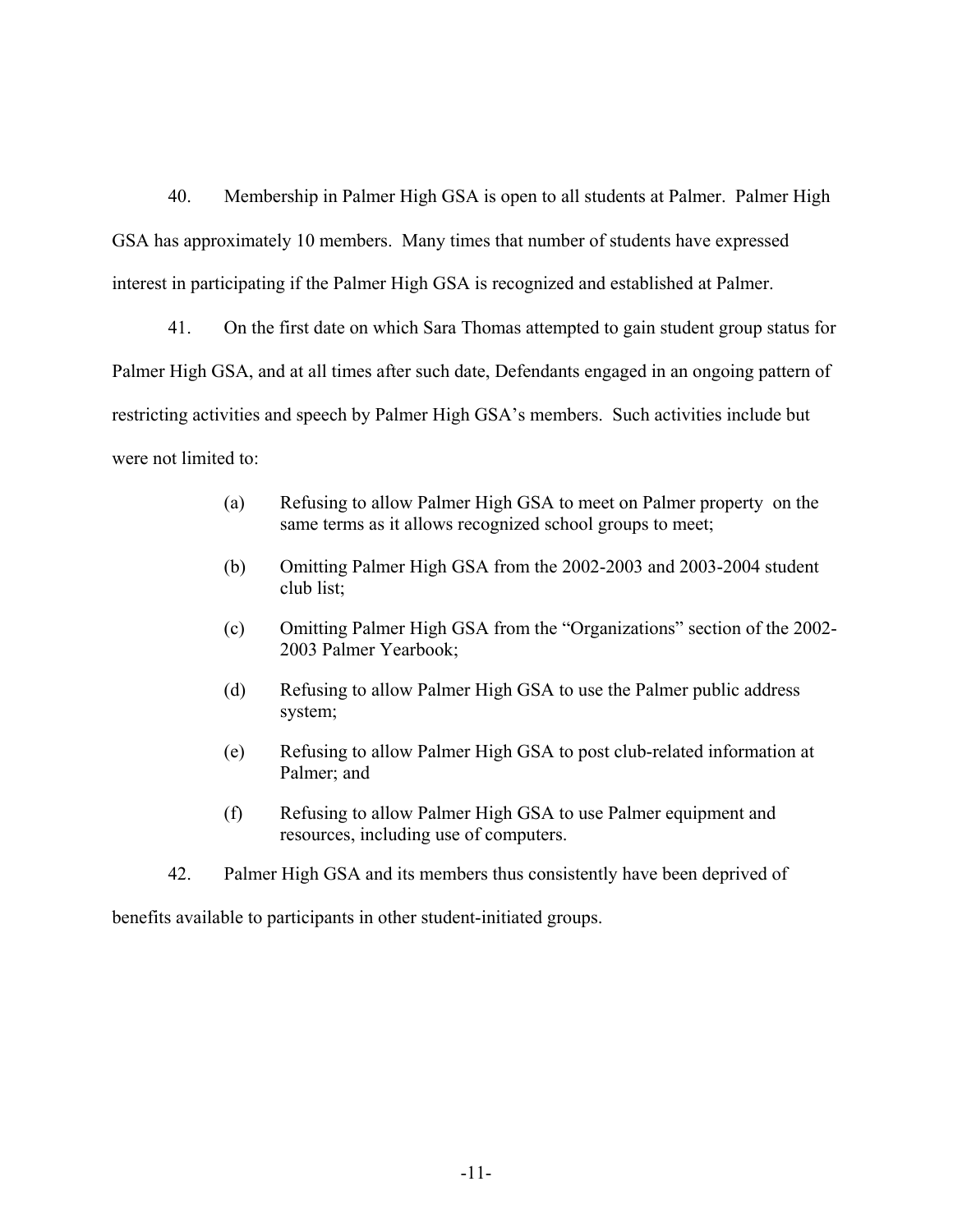### **FIRST CLAIM FOR RELIEF**

### **(Violation of Statutory Equal Access Rights) (20 U.S.C. § 4071 et seq. and 42 U.S.C. § 1983)**

43. Paragraphs 1 through 42 above, are incorporated by reference as if set forth in

full.

44. Defendants deprived Plaintiffs of rights, privileges, and immunities secured by the

Equal Access Act and are liable to the Plaintiffs pursuant to 42 U.S.C. § 1983 in that:

- (a) Palmer is a public secondary school and receives federal financial assistance.
- (b) Palmer has a "limited open forum" pursuant to the Equal Access Act, 20 U.S.C. Section 4071, et seq., because Palmer allows at least one noncurricular student group to meet on school premises during noninstructional time.
- (c) Because Palmer maintains a "limited open forum," Palmer may not deny equal access or a fair opportunity to, or discriminate against, any students who wish to conduct a meeting within the "limited open forum" on the basis of the religious, political, philosophical, or other content of the speech at such meetings.
- (d) Defendants violated the Equal Access Act by refusing, on the basis of the religious, political, philosophical, or other content or viewpoint of the speech at Palmer High GSA, to allow the group to meet on Palmer property on the same terms as it allows recognized student groups to meet, and by refusing Palmer High GSA other benefits accorded to recognized student groups, such as use of the PA system, listing on the Palmer club list, posting information at Palmer, using Palmer equipment and resources (including use of computers), and listing in "organizations" section of the Palmer yearbook.
- (e) The student members of Palmer High GSA have suffered and continue to suffer injury as a result of the Defendants' violation of the Equal Access Act, including, but not limited to injury caused by the fact that Palmer High GSA student members are not provided a forum to meet to discuss, to learn about, or to engage in activities relevant to gay and lesbian students and their heterosexual supporters, including (i) the achievements of gay and lesbian persons, (ii) the important social controversies involving gay and lesbian persons, and (iii) the effects of discrimination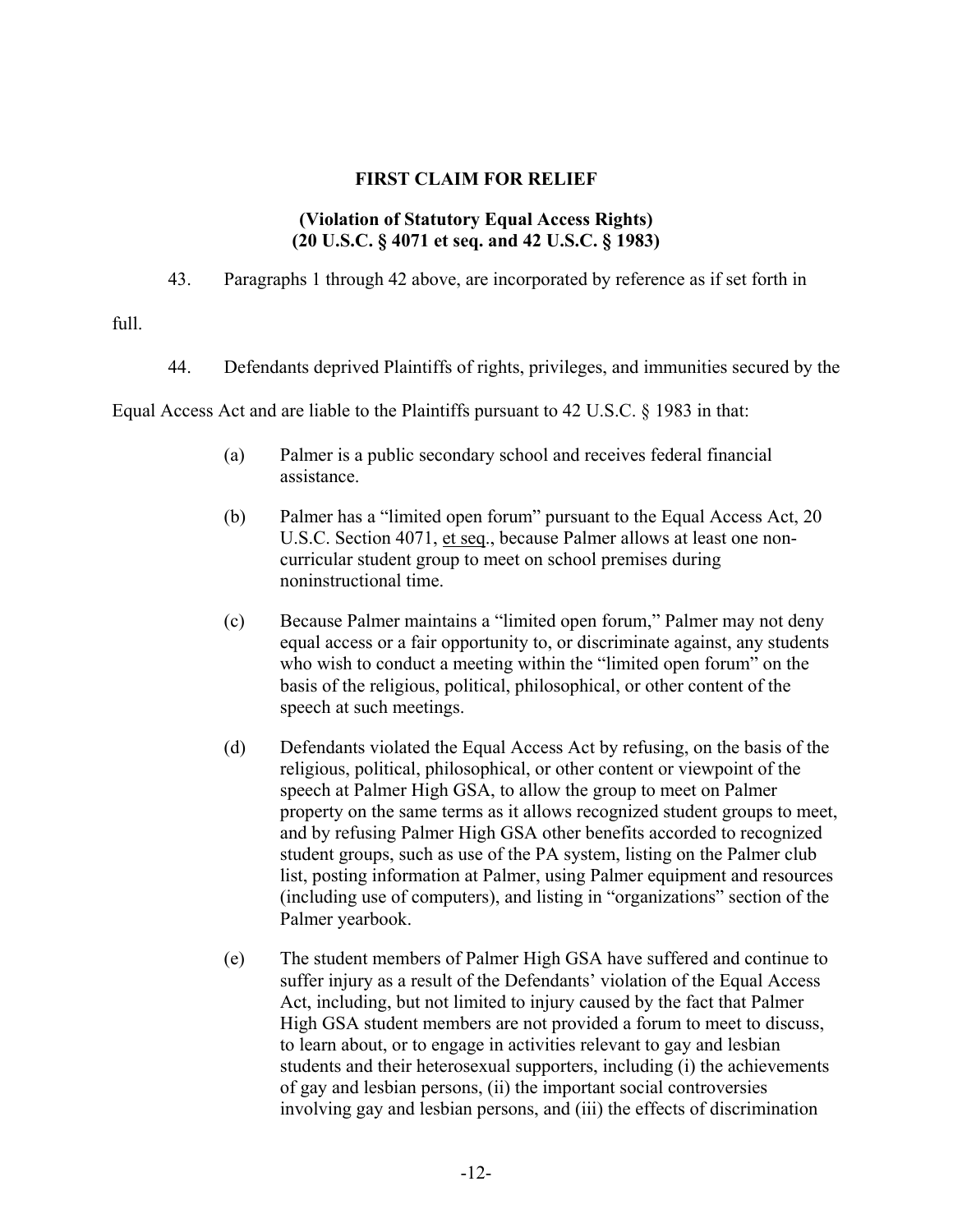based on sexual orientation, and (iv) making their school physically and emotionally safe for gay teenagers.

### **SECOND CLAIM FOR RELIEF**

### **(Freedom of Speech and of Association) (First and Fourteenth Amendment of the U.S. Constitution and 42 U.S.C. § 1983)**

45. Paragraphs 1 through 44 above, are incorporated by reference as if set forth in

full.

46. Defendants deprived Plaintiffs of political speech, expression, and association

rights, privileges, and immunities secured by the First Amendment of the United States

Constitution and made applicable to the State (including public school boards) by way of the

Due Process Clause of the Fourteenth Amendment to the United States Constitution and are

liable to the Plaintiffs pursuant to 42 U.S.C. § 1983 in that:

- (a) Plaintiff's speech, expression, and association activities are constitutionally protected under the First and Fourteenth Amendments to the United States Constitution.
- (b) Defendants have recognized a class of speakers including both noncurriculum related and curriculum related student groups, but have refused to recognize Palmer High GSA as either a curriculum related or noncurriculum related student group, based on the viewpoint and content of Plaintiff's speech.
- (c) Defendants have provided a forum for curriculum related student groups and for at least one noncurriculum related student group to speak, express, and associate by allowing such group to meet at Palmer during noninstructional time, but have refused to allow Palmer High GSA to meet on the same terms as the other recognized student group(s) based on the viewpoint and content of speech of Palmer High GSA.
- (d) Defendants have given curriculum related student groups and at least one noncurriculum related student group the right to (i) be listed on the Palmer club list, (ii) use the PA system, (iii) meet on Palmer property on the same terms as it allows recognized school groups to meet, (iv) post club-related information at Palmer, (v) use Palmer equipment and resources (including use of computers), and (vi) be listed and depicted on the page in the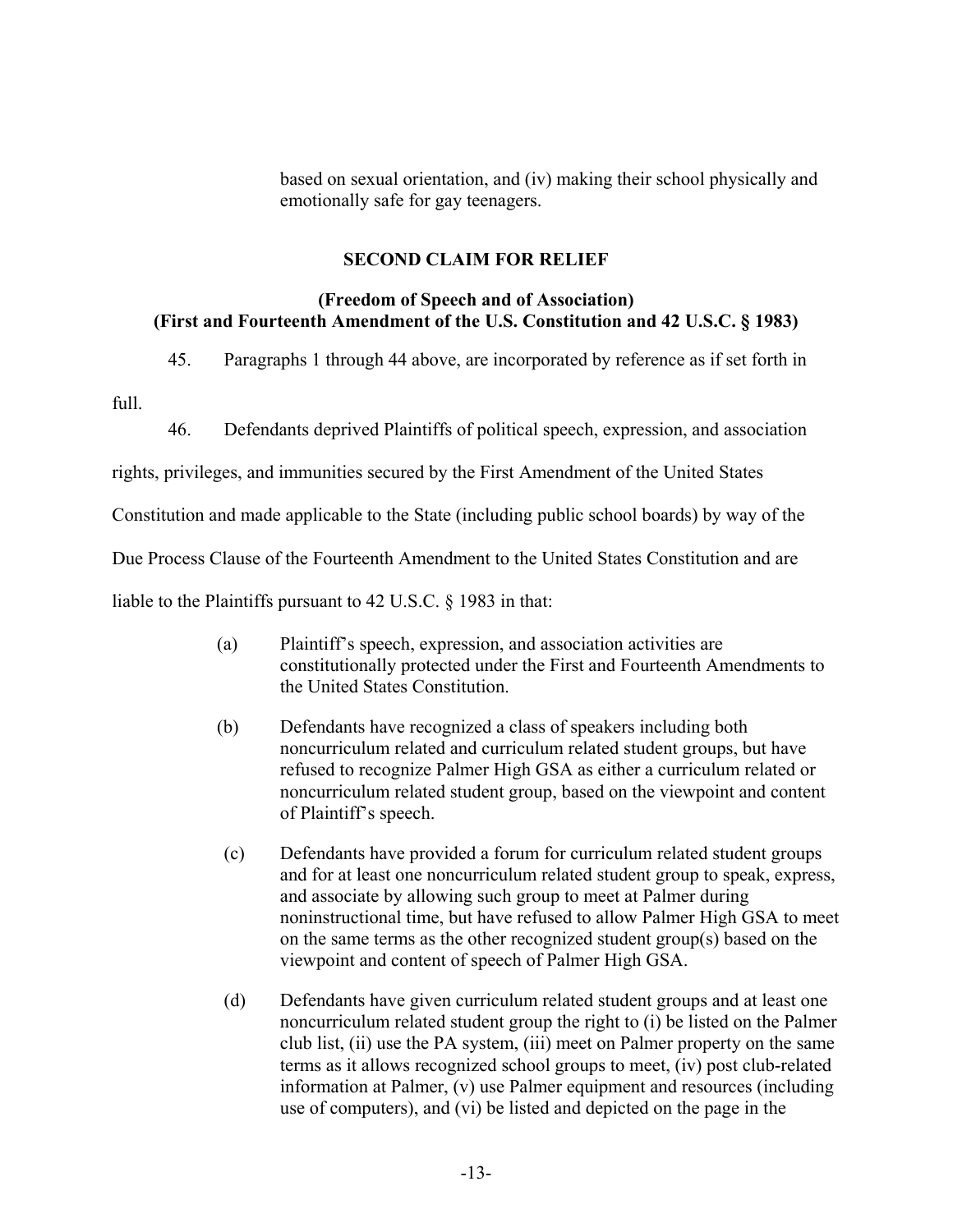"Organizations" section of the Palmer Yearbook, but has denied these benefits to Palmer High GSA based on the viewpoint and content of speech of Palmer High GSA.

- (e) Defendants required Palmer High GSA to seek alternative methods of associating and expressing their ideas, thereby burdening the rights of the student members of Palmer High GSA to exercise their political speech, expression, and association rights.
- (f) As a result thereof, the student members of Palmer High GSA have suffered and continue to suffer injury as a result of the Defendants' violations of their First Amendment rights.

# **THIRD CLAIM FOR RELIEF**

## **(Equal Protection of the Laws) (Fourteenth Amendment of the U.S. Constitution and 42 U.S.C. § 1983)**

47. Paragraphs 1 through 46 above, are incorporated by reference as if set forth in

 $f_{11}$ 

48. Defendants deprived Plaintiffs of rights, privileges, and immunities secured by the

Equal Protection clause of the Fourteenth Amendment of the United States Constitution and are

liable to the Plaintiffs pursuant to 42 U.S.C. § 1983 in that:

- (a) In applying for recognition as a student group, Defendants required Palmer High GSA to take elaborate steps not required for other recognized student groups at Palmer (i.e., two formal applications, discussions with Palmer coordinator of antibullying policy and ombudservices representative, and requirement that ACLU un-involve itself).
- (b) Defendants refused to recognize Palmer High GSA as a student group based on the viewpoint and content of speech of Palmer High GSA.
- (c) Defendants have subjected Palmer High GSA to more stringent regulation and prohibition than other recognized student groups at Palmer by (i) refusing to allow Palmer High GSA to meet on Palmer property during noninstructional time on the same terms as other recognized student groups at Palmer, (ii) requiring Palmer High GSA to form a "community group" type of club, and (iii) refusing Palmer High GSA benefits bestowed upon other student groups, including (u) listing on the Palmer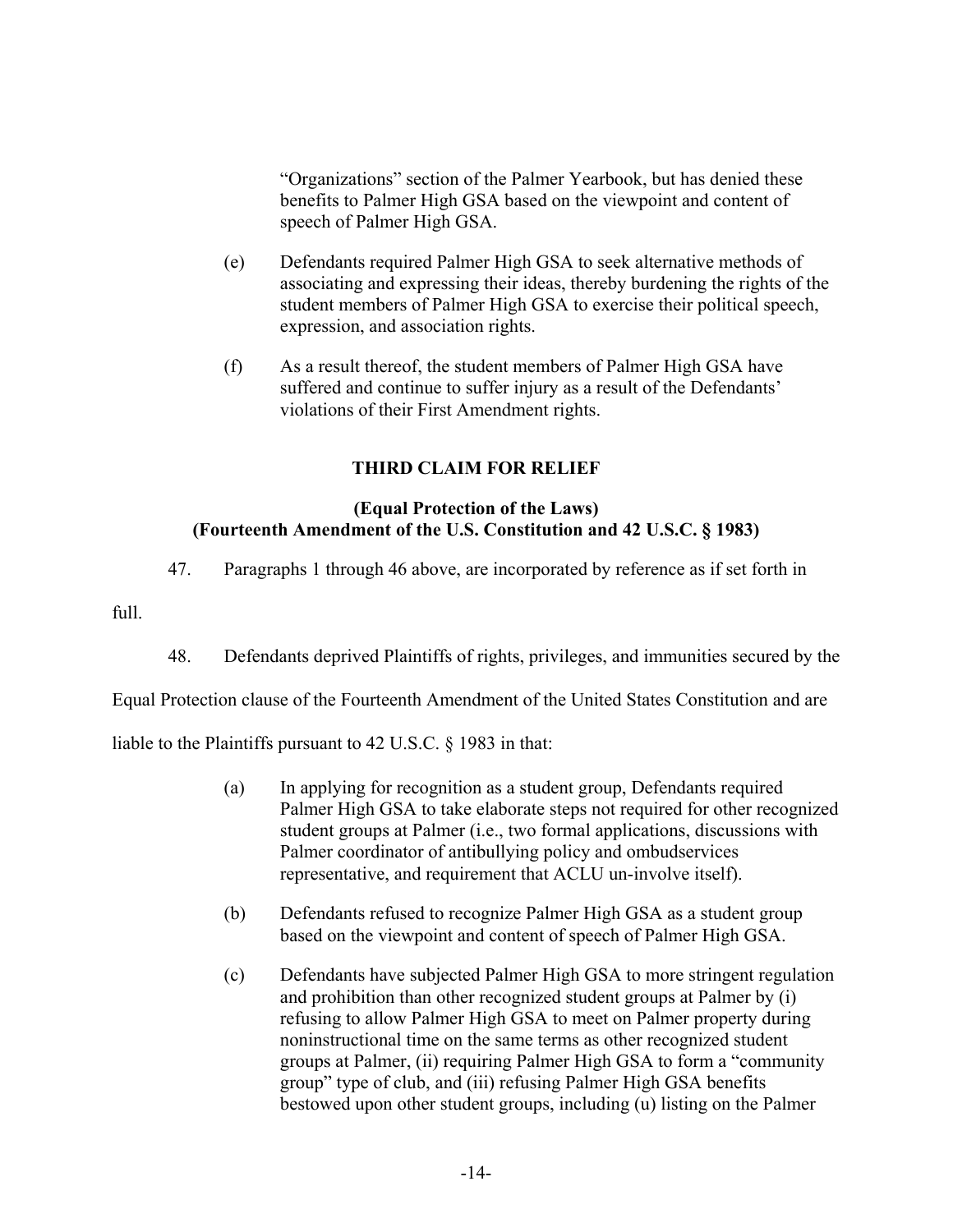club list, (v) use of the PA system, (w) meeting on Palmer property on the same terms as it allows recognized school groups to meet (x) posting clubrelated information at Palmer, (y) use of Palmer equipment and resources (including use of computers), and (z) be listed and depicted on a page in the "Organizations" section of the Palmer Yearbook.

#### **PRAYER FOR RELIEF**

WHEREFORE, the Plaintiffs respectfully request the following relief:

1. An order declaring (a) that Defendants operate a "limited open forum" under the Equal Access Act; (b) that the failure of Defendants to provide Palmer High GSA an opportunity to meet on Palmer property during noninstructional time and accord benefits given to other recognized student groups was unlawful under 28 U.S.C. § 1983 and the Equal Access Act; (c) that Plaintiffs are entitled to be recognized immediately as a student group and to access and use all Palmer facilities on a basis equal to other recognized student groups at Palmer; (d) that Defendants' restrictions on Palmer High GSA's political speech, expression, and association are unlawful under 28 U.S.C. § 1983 and the First and Fourteenth Amendments to the United States Constitution; and (e) that Defendants' actions in prohibiting Palmer High GSA from being a recognized student group, subjecting Palmer High GSA to requirements different than those used for other recognized student groups, and permitting a discriminatory and hostile environment for gay and lesbian students at Palmer, are unlawful under 28 U.S.C. § 1983 and the Equal Protection Clause of the Fourteenth Amendment of the United States Constitution;

2. An order for preliminary and permanent injunction restraining and enjoining Defendants and their directors, officers, agents, affiliates, subsidiaries, servants, employees, and all other persons or entities in active concert or privity or participation with them, from directly or indirectly preventing members of Palmer High GSA from (a) meeting on Palmer property on

-15-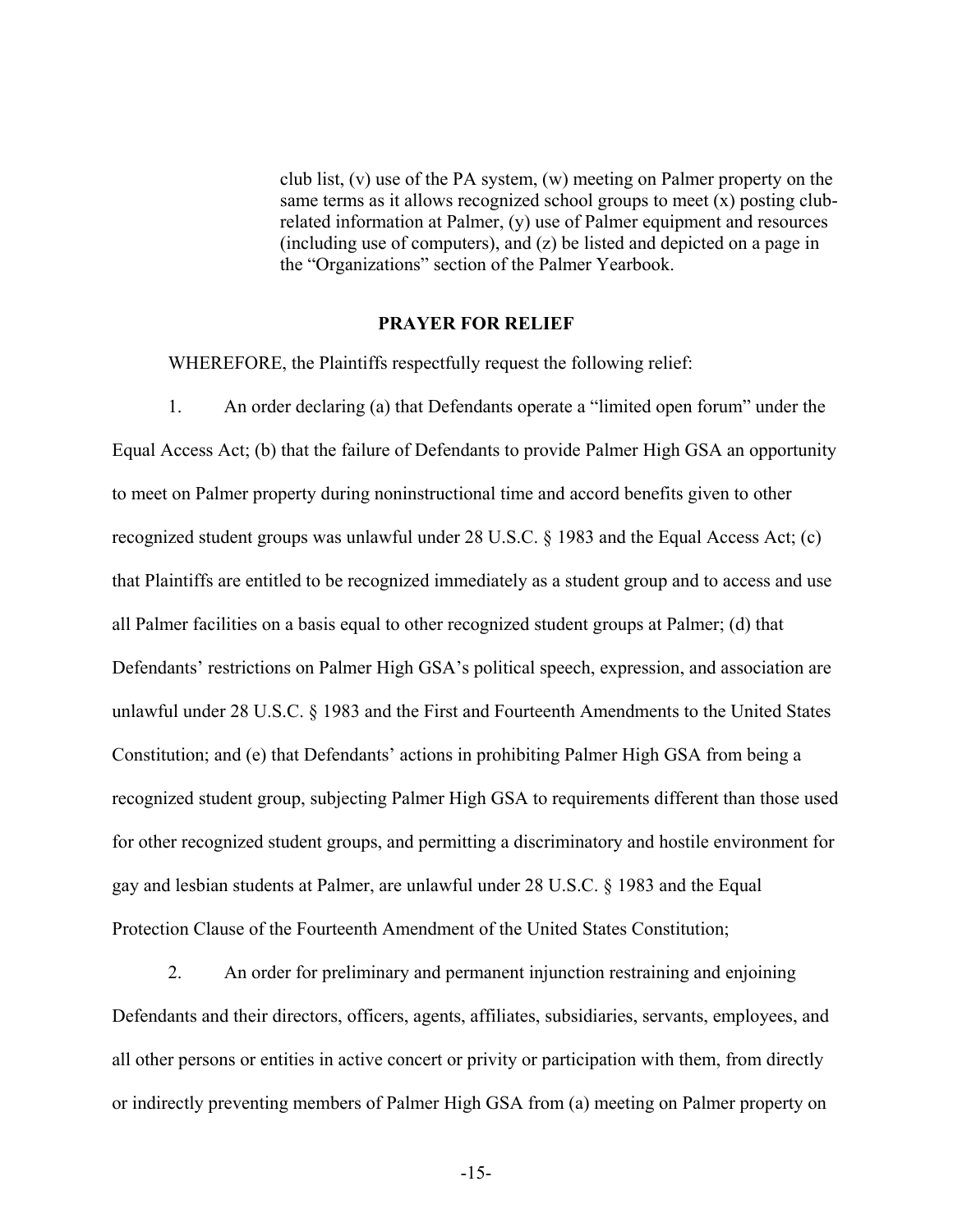the same terms as it allows recognized school groups to meet and (b) enjoying all benefits given to other recognized student groups at Palmer;

3. An order for mandatory injunction extending sanctioned student group status to Palmer High GSA and the rights and privileges of sanctioned student group status upon Palmer High GSA and its faculty sponsor;

4. An order directing Defendants to take such affirmative action necessary to eliminate its unlawful acts and constitutional violations and to ensure Plaintiffs' constitutional rights will no longer be infringed;

5. An award of damages to compensate Plaintiffs for injuries sustained because Palmer High GSA was not recognized as a student group at Palmer;

6. Interest on damages awarded;

7. An award to the Plaintiffs of their reasonable attorneys' fees and costs incurred in connection with this action from the Defendants, pursuant to 42 U.S.C. § 1988; and

8. An order granting such further and different relief as this Court may deem just and proper.

-16-